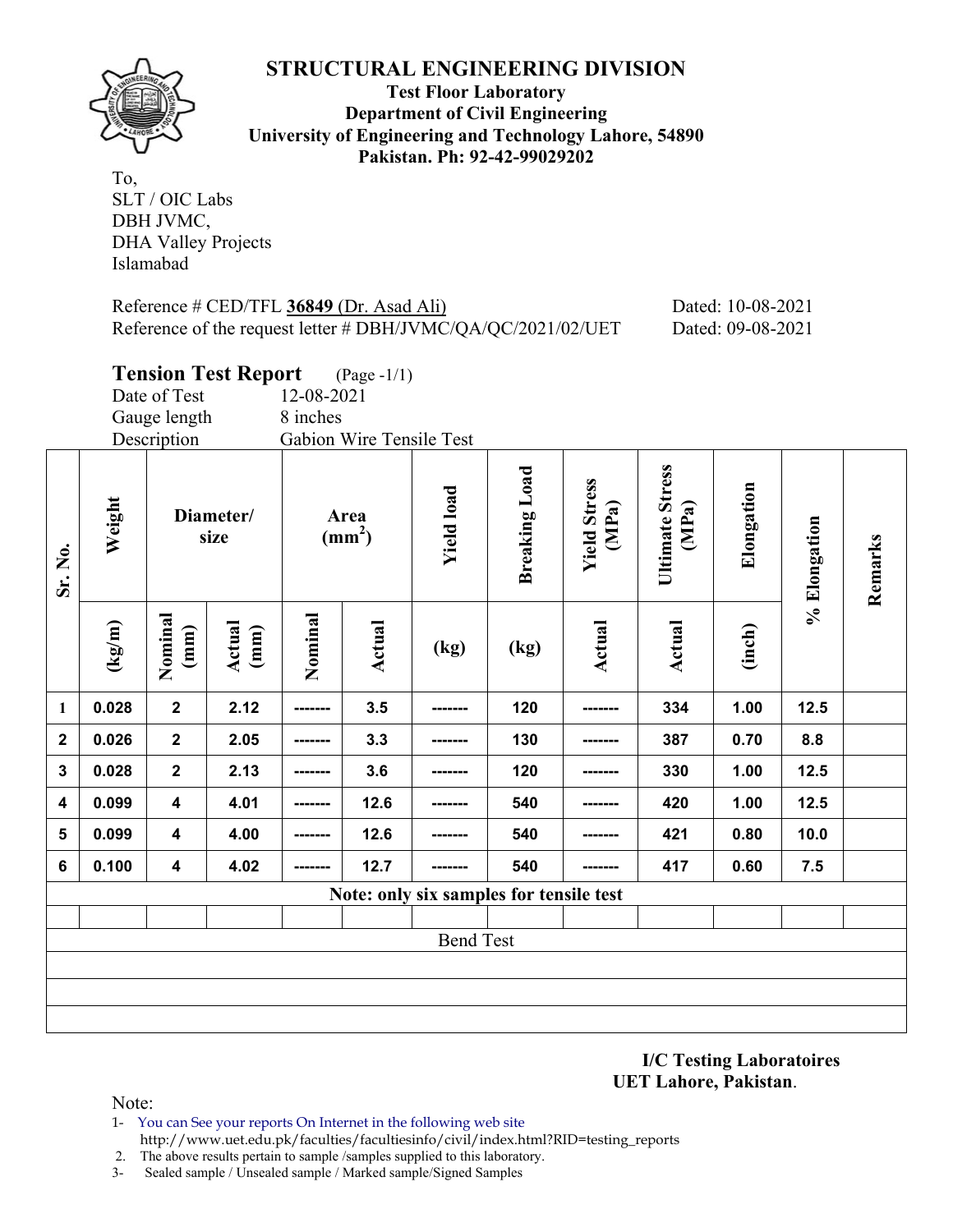

**Test Floor Laboratory Department of Civil Engineering University of Engineering and Technology Lahore, 54890 Pakistan. Ph: 92-42-99029202** 

| To,                        |
|----------------------------|
| SLT / OIC Labs             |
| DBH JVMC,                  |
| <b>DHA Valley Projects</b> |
| Islamabad                  |

Reference # CED/TFL **36849** (Dr. Asad Ali) Dated: 10-08-2021 Reference of the request letter # DBH/JVMC/QA/QC/2021/02/UET Dated: 09-08-2021

**Size Test Report** (Page – 2/2) Date of Test 12-08-2021 Description Gabion Wire Size Test

|                  | Diameter/<br>size       |                                  |                |
|------------------|-------------------------|----------------------------------|----------------|
| Sr.<br>No.       | Nominal<br>(mm)         | Measured<br>(mm)                 | <b>Remarks</b> |
|                  | (mm)                    | (mm)                             |                |
| $\mathbf{1}$     | $\mathbf{2}$            | 2.00                             |                |
| $\boldsymbol{2}$ | $\overline{\mathbf{4}}$ | 4.00                             |                |
|                  |                         |                                  |                |
|                  |                         |                                  |                |
|                  |                         |                                  |                |
|                  |                         |                                  |                |
|                  |                         |                                  |                |
|                  |                         | <b>Only Two Samples for Test</b> |                |
|                  |                         |                                  |                |

**I/C Testing Laboratoires UET Lahore, Pakistan**.

- 1- You can See your reports On Internet in the following web site http://www.uet.edu.pk/faculties/facultiesinfo/civil/index.html?RID=testing\_reports
- 2. The above results pertain to sample /samples supplied to this laboratory.
- 3- Sealed sample / Unsealed sample / Marked sample/Signed Samples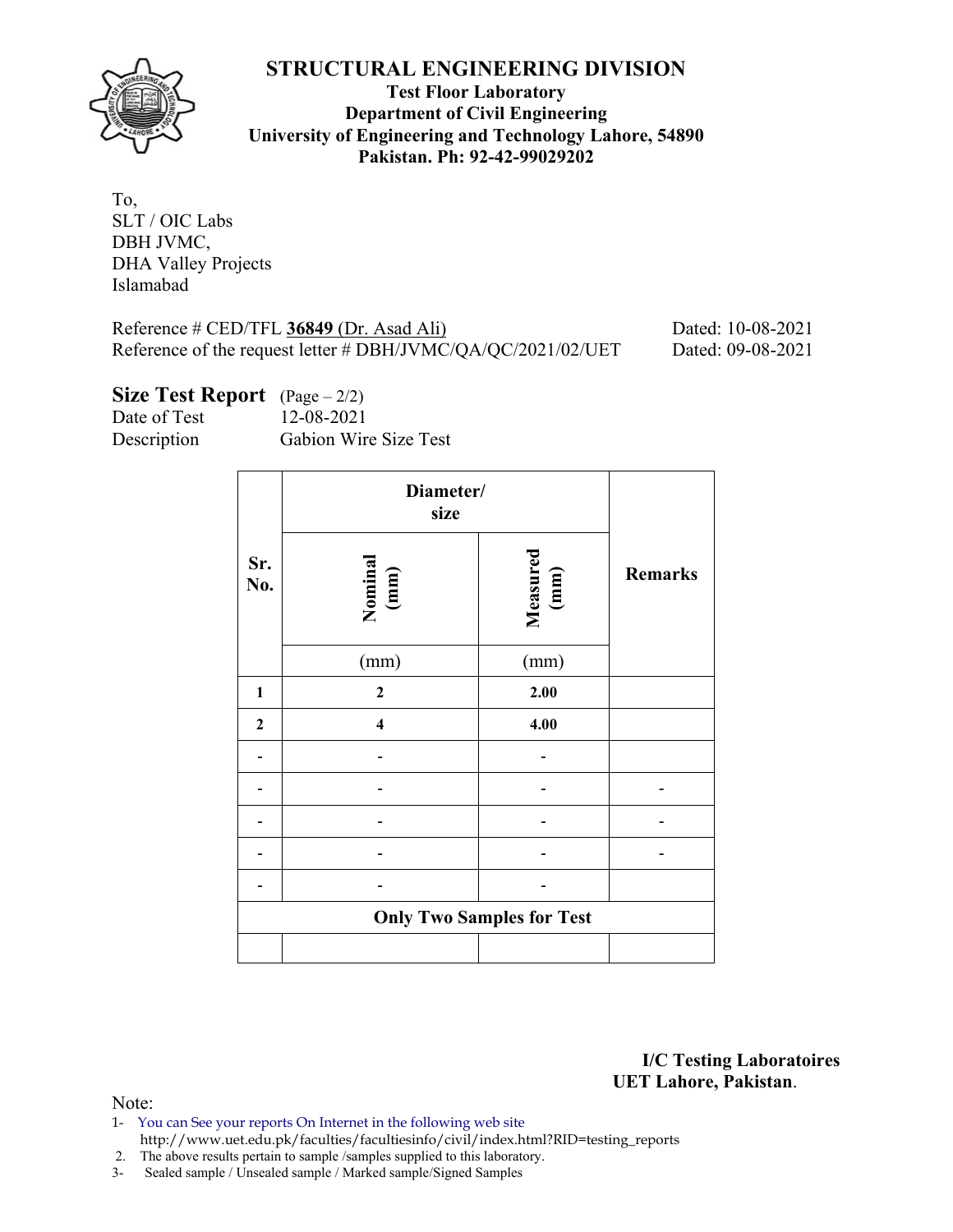

**Test Floor Laboratory Department of Civil Engineering University of Engineering and Technology Lahore, 54890 Pakistan. Ph: 92-42-99029202** 

To, M/s Sulman Developers Lahore (Grand Square Mall)

Reference # CED/TFL **36858** (Dr. Usman Akmal) Dated: 11-08-2021 Reference of the request letter # Nil Dated: 11-08-2021

#### **Tension Test Report** (Page -1/1) Date of Test 12-08-2021 Gauge length 8 inches Description Deformed Steel Bar Tensile and Bend Test as per ASTM-A615

| Weight<br>Sr. No. |                          | Diameter/<br><b>Size</b><br>(inch) |        | Area<br>$(in^2)$ | <b>Yield load</b>        | <b>Breaking</b><br>Load                             |                  | <b>Yield Stress</b><br>(psi) |                                                                 | <b>Ultimate Stress</b><br>(psi) | Elongation               | % Elongation             | Remarks                  |  |
|-------------------|--------------------------|------------------------------------|--------|------------------|--------------------------|-----------------------------------------------------|------------------|------------------------------|-----------------------------------------------------------------|---------------------------------|--------------------------|--------------------------|--------------------------|--|
|                   | (1bs/ft)                 | Nominal                            | Actual | Nominal          | Actual                   | (kg)                                                | (kg)             | Nominal                      | <b>Actual</b>                                                   | Nominal                         | <b>Actual</b>            | (inch)                   |                          |  |
| $\mathbf{1}$      | 0.384                    | 3/8                                | 0.379  | 0.11             | 0.113                    | 3700                                                | 4800             | 74200                        | 72220                                                           | 96200                           | 93700                    | 1.00                     | $12.5$                   |  |
| $\overline{2}$    | 0.381                    | 3/8                                | 0.378  | 0.11             | 0.112                    | 3800                                                | 4600             | 76200                        | 74700                                                           | 92200                           | 90500                    | 1.00                     | $12.5$                   |  |
| $\blacksquare$    | $\overline{\phantom{0}}$ | $\overline{\phantom{0}}$           |        |                  | $\overline{\phantom{0}}$ |                                                     |                  | $\blacksquare$               | $\overline{\phantom{a}}$                                        | $\overline{\phantom{0}}$        | $\overline{\phantom{a}}$ | $\blacksquare$           | $\blacksquare$           |  |
| $\blacksquare$    | $\overline{\phantom{0}}$ | $\overline{\phantom{0}}$           | ۰      |                  | $\overline{\phantom{0}}$ |                                                     |                  |                              | $\overline{\phantom{0}}$                                        | $\overline{\phantom{0}}$        | Ξ.                       | $\overline{\phantom{a}}$ | $\blacksquare$           |  |
|                   | $\overline{\phantom{0}}$ | $\overline{\phantom{0}}$           | ۰      |                  |                          |                                                     |                  |                              | $\blacksquare$                                                  |                                 | -                        | $\blacksquare$           | $\overline{\phantom{a}}$ |  |
|                   |                          |                                    |        |                  |                          |                                                     |                  |                              |                                                                 |                                 | $\overline{a}$           |                          |                          |  |
|                   |                          |                                    |        |                  |                          |                                                     |                  |                              | Note: only two samples for tensile and one sample for bend test |                                 |                          |                          |                          |  |
|                   |                          |                                    |        |                  |                          |                                                     |                  |                              |                                                                 |                                 |                          |                          |                          |  |
|                   |                          |                                    |        |                  |                          |                                                     | <b>Bend Test</b> |                              |                                                                 |                                 |                          |                          |                          |  |
|                   |                          |                                    |        |                  |                          | 3/8" Dia Bar Bend Test Through 180° is Satisfactory |                  |                              |                                                                 |                                 |                          |                          |                          |  |
|                   |                          |                                    |        |                  |                          |                                                     |                  |                              |                                                                 |                                 |                          |                          |                          |  |
|                   |                          |                                    |        |                  |                          |                                                     |                  |                              |                                                                 |                                 |                          |                          |                          |  |

**I/C Testing Laboratoires UET Lahore, Pakistan**.

Note:

1- You can See your reports On Internet in the following web site http://www.uet.edu.pk/faculties/facultiesinfo/civil/index.html?RID=testing\_reports

2. The above results pertain to sample /samples supplied to this laboratory.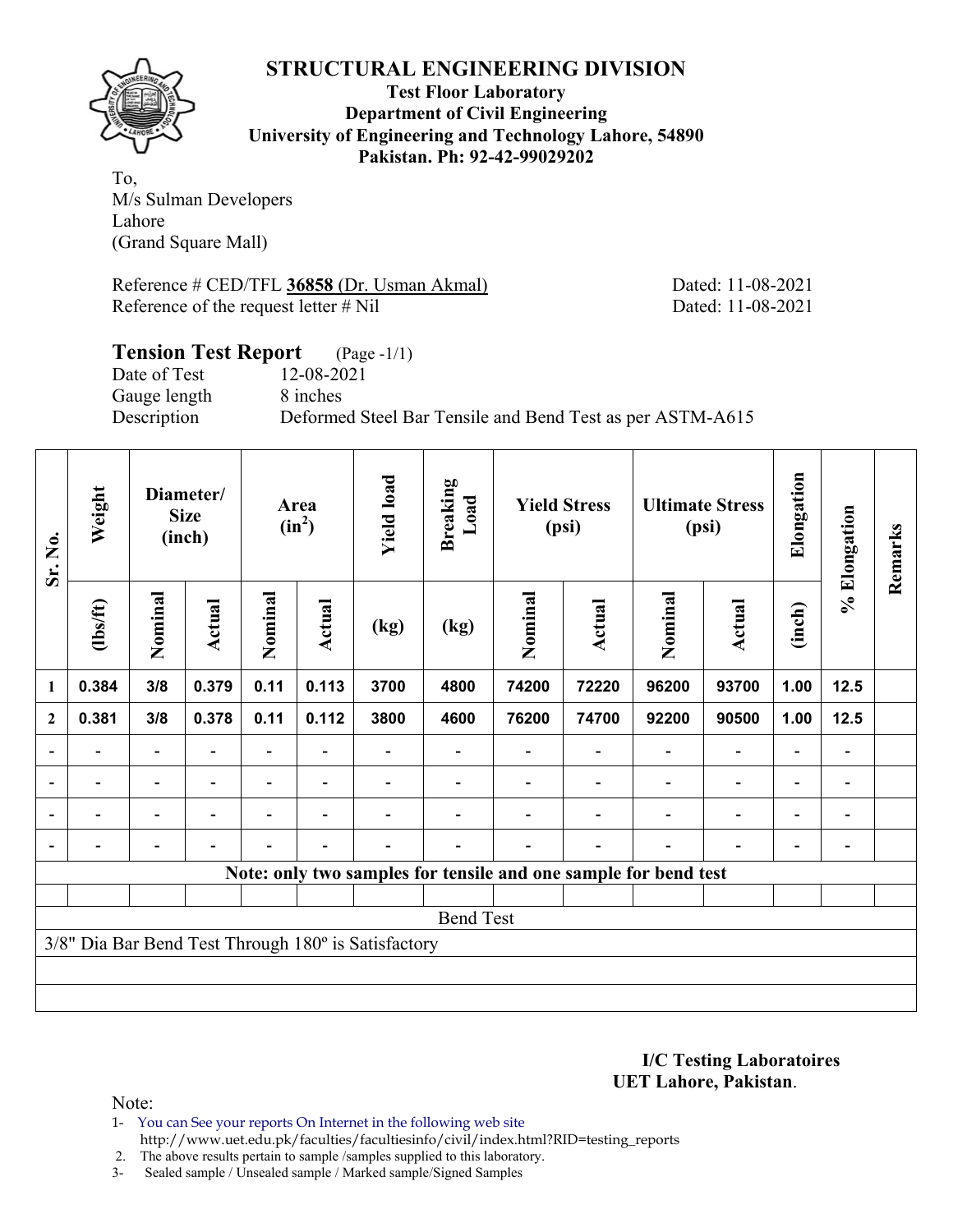

#### **Test Floor Laboratory Department of Civil Engineering University of Engineering and Technology Lahore, 54890 Pakistan. Ph: 92-42-99029202**

To, Project Manager MA Engineering Services ENGRO ENFRASHARE B2S Towers – Site ID: ALT-SUK0790, S-7735, KHI0756, S-7802, T-CODE-2020-63, REP\_T-CODE-2020-63, REP\_REP\_JAMSHORO, C5-21, REP\_SITE-328, OY SITE 6 Reference # CED/TFL **36860** (Dr. Usman Akmal) Dated: 11-08-2021 Reference of the request letter # MA/UET/LH/009 Dated: 04-08-2021

# **Tension Test Report** (Page -1/2) Date of Test 12-08-2021 Gauge length 8 inches Description Deformed Steel Bar Tensile and Bend Test as per ASTM-A615

| Sr. No.        | Weight         |                          | Diameter/<br><b>Size</b><br>(mm) |                          | Area<br>$(in^2)$         | <b>Yield load</b>                                   | <b>Breaking</b><br>Load |         | <b>Yield Stress</b><br>(psi)                                   |         | <b>Ultimate Stress</b><br>(psi) | Elongation               | % Elongation             | Remarks |
|----------------|----------------|--------------------------|----------------------------------|--------------------------|--------------------------|-----------------------------------------------------|-------------------------|---------|----------------------------------------------------------------|---------|---------------------------------|--------------------------|--------------------------|---------|
|                | $\frac{2}{10}$ | Nominal                  | <b>Actual</b>                    | Nominal                  | Actual                   | (kg)                                                | (kg)                    | Nominal | <b>Actual</b>                                                  | Nominal | <b>Actual</b>                   | (inch)                   |                          |         |
| 1              | 0.422          | 10                       | 10.09                            | 0.12                     | 0.124                    | 3800                                                | 5200                    | 69812   | 67580                                                          | 95533   | 92500                           | 1.30                     | 16.3                     |         |
|                |                |                          |                                  | $\overline{\phantom{0}}$ |                          |                                                     |                         |         |                                                                |         | $\overline{\phantom{0}}$        |                          |                          |         |
|                |                | $\overline{\phantom{0}}$ |                                  | $\overline{\phantom{0}}$ |                          |                                                     |                         |         |                                                                |         | $\overline{\phantom{0}}$        |                          |                          |         |
| $\blacksquare$ |                | $\overline{\phantom{0}}$ |                                  | $\overline{\phantom{0}}$ | $\overline{\phantom{0}}$ |                                                     |                         |         |                                                                |         | $\overline{\phantom{0}}$        | $\overline{\phantom{0}}$ | $\overline{\phantom{0}}$ |         |
|                |                |                          |                                  |                          |                          |                                                     |                         |         |                                                                |         |                                 |                          |                          |         |
|                |                |                          |                                  |                          |                          |                                                     |                         |         |                                                                |         |                                 |                          | $\overline{a}$           |         |
|                |                |                          |                                  |                          |                          |                                                     |                         |         | Note: only one sample for tensile and one sample for bend test |         |                                 |                          |                          |         |
|                |                |                          |                                  |                          |                          |                                                     |                         |         |                                                                |         |                                 |                          |                          |         |
|                |                |                          |                                  |                          |                          |                                                     | <b>Bend Test</b>        |         |                                                                |         |                                 |                          |                          |         |
|                |                |                          |                                  |                          |                          | 10mm Dia Bar Bend Test Through 180° is Satisfactory |                         |         |                                                                |         |                                 |                          |                          |         |
|                |                |                          |                                  |                          |                          |                                                     |                         |         |                                                                |         |                                 |                          |                          |         |
|                |                |                          |                                  |                          |                          |                                                     |                         |         |                                                                |         |                                 |                          |                          |         |

**I/C Testing Laboratoires UET Lahore, Pakistan**.

- 1- You can See your reports On Internet in the following web site http://www.uet.edu.pk/faculties/facultiesinfo/civil/index.html?RID=testing\_reports
- 2. The above results pertain to sample /samples supplied to this laboratory.
- 3- Sealed sample / Unsealed sample / Marked sample/Signed Samples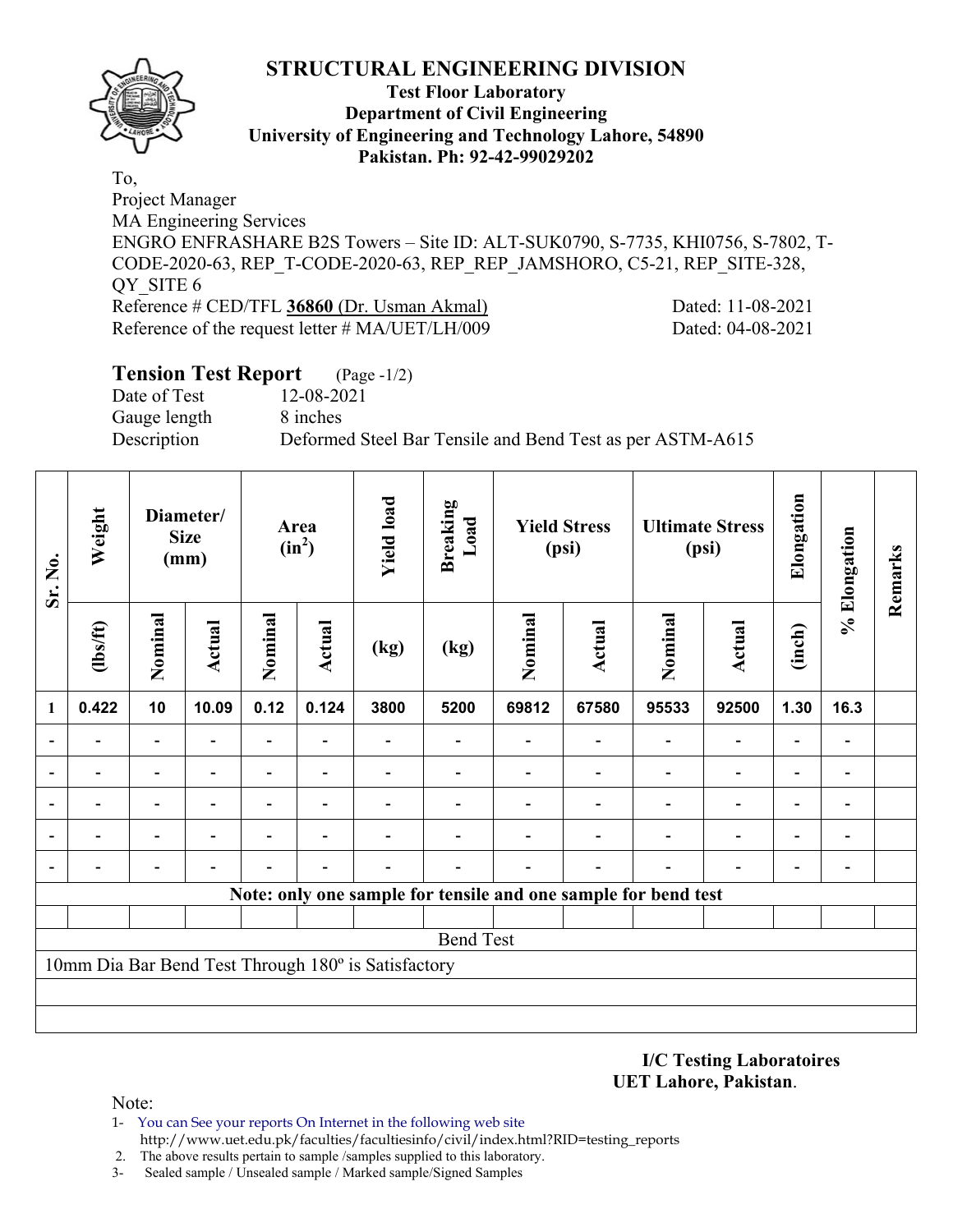

#### **Test Floor Laboratory Department of Civil Engineering University of Engineering and Technology Lahore, 54890 Pakistan. Ph: 92-42-99029202**

To, Project Manager MA Engineering Services ENGRO ENFRASHARE USF Towers – Site ID: USFGS03, USFGS05, USFGS06, USFGS15, USFGS16, USFGS17, USFGS18, USFGS18, USFGS19, USFGS20, USFGS21, New Site Req 02, New Site Req 07, New Site Req 08 Reference # CED/TFL **36860** (Dr. Usman Akmal) Dated: 11-08-2021 Reference of the request letter # MA/UET/LH/010 Dated: 06-08-2021

# **Tension Test Report** (Page -2/2) Date of Test 12-08-2021 Gauge length 8 inches Description Deformed Steel Bar Tensile and Bend Test as per ASTM-A615

| Sr. No. | Weight                   |                          | Diameter/<br><b>Size</b><br>(mm) |                          | Area<br>$(in^2)$         | <b>Yield load</b>                                   | <b>Breaking</b><br>Load |         | <b>Yield Stress</b><br>(psi)                                   |         | <b>Ultimate Stress</b><br>(psi) | Elongation               | % Elongation             | Remarks |
|---------|--------------------------|--------------------------|----------------------------------|--------------------------|--------------------------|-----------------------------------------------------|-------------------------|---------|----------------------------------------------------------------|---------|---------------------------------|--------------------------|--------------------------|---------|
|         | $\frac{2}{10}$           | Nominal                  | <b>Actual</b>                    | Nominal                  | Actual                   | (kg)                                                | (kg)                    | Nominal | <b>Actual</b>                                                  | Nominal | <b>Actual</b>                   | (inch)                   |                          |         |
| 1       | 0.426                    | 10                       | 10.14                            | 0.12                     | 0.125                    | 3700                                                | 5200                    | 67975   | 65130                                                          | 95533   | 91600                           | 1.50                     | 18.8                     |         |
|         |                          | $\overline{a}$           |                                  |                          |                          |                                                     |                         |         |                                                                |         |                                 |                          |                          |         |
|         | $\overline{\phantom{0}}$ | -                        |                                  | $\overline{\phantom{0}}$ | ۰                        |                                                     |                         |         |                                                                |         | $\overline{a}$                  | $\overline{\phantom{0}}$ | $\overline{\phantom{a}}$ |         |
|         |                          | $\overline{\phantom{a}}$ | $\overline{\phantom{0}}$         | -                        | $\overline{\phantom{0}}$ |                                                     |                         |         |                                                                |         | $\overline{\phantom{0}}$        | $\overline{\phantom{0}}$ | $\blacksquare$           |         |
|         |                          |                          |                                  |                          |                          |                                                     |                         |         |                                                                |         | $\overline{\phantom{0}}$        | $\overline{\phantom{0}}$ |                          |         |
|         |                          |                          |                                  |                          |                          |                                                     |                         |         |                                                                |         |                                 |                          |                          |         |
|         |                          |                          |                                  |                          |                          |                                                     |                         |         | Note: only one sample for tensile and one sample for bend test |         |                                 |                          |                          |         |
|         |                          |                          |                                  |                          |                          |                                                     |                         |         |                                                                |         |                                 |                          |                          |         |
|         |                          |                          |                                  |                          |                          |                                                     | <b>Bend Test</b>        |         |                                                                |         |                                 |                          |                          |         |
|         |                          |                          |                                  |                          |                          | 10mm Dia Bar Bend Test Through 180° is Satisfactory |                         |         |                                                                |         |                                 |                          |                          |         |
|         |                          |                          |                                  |                          |                          |                                                     |                         |         |                                                                |         |                                 |                          |                          |         |
|         |                          |                          |                                  |                          |                          |                                                     |                         |         |                                                                |         |                                 |                          |                          |         |

**I/C Testing Laboratoires UET Lahore, Pakistan**.

- 1- You can See your reports On Internet in the following web site http://www.uet.edu.pk/faculties/facultiesinfo/civil/index.html?RID=testing\_reports
- 2. The above results pertain to sample /samples supplied to this laboratory.
- 3- Sealed sample / Unsealed sample / Marked sample/Signed Samples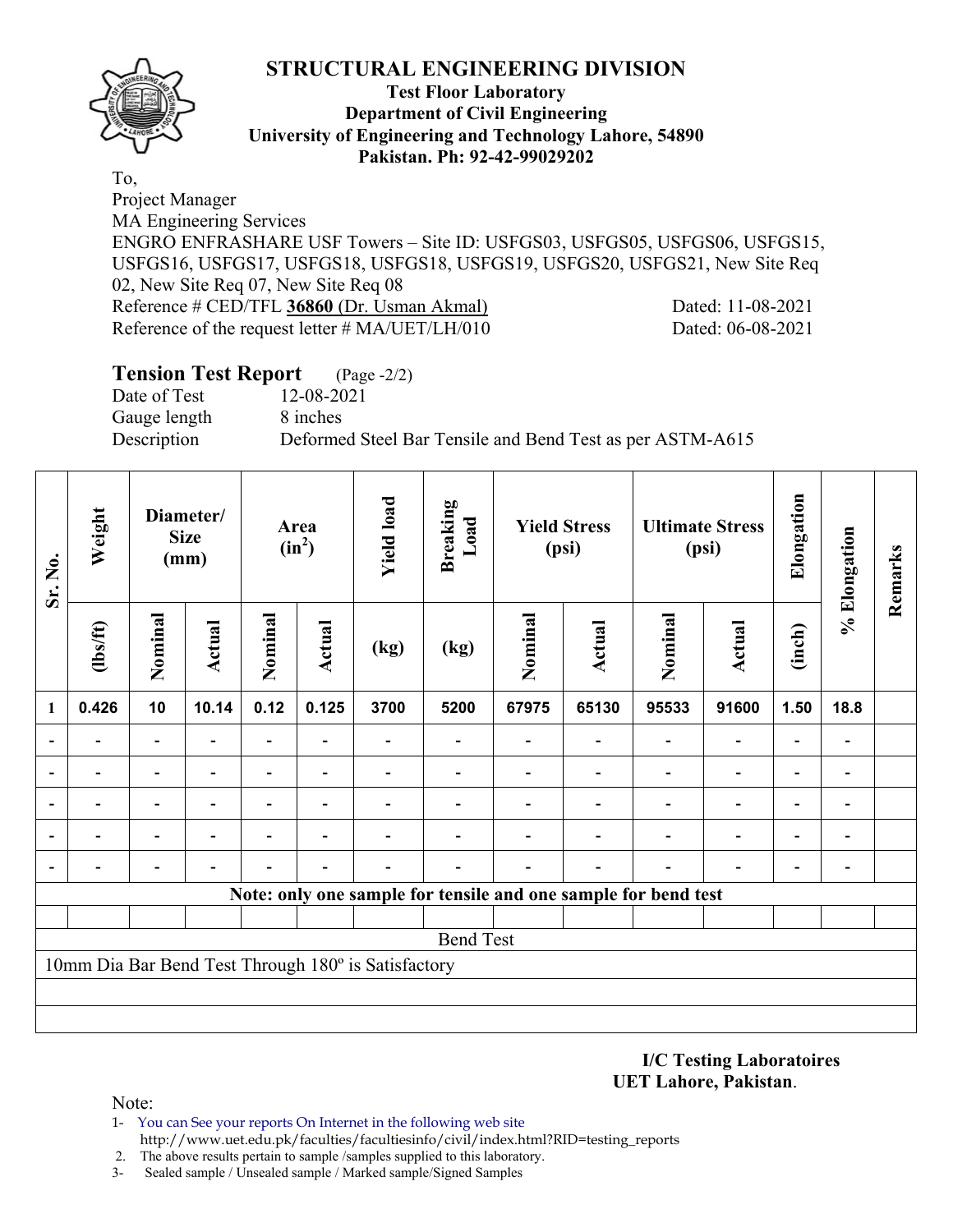

#### **Test Floor Laboratory Department of Civil Engineering University of Engineering and Technology Lahore, 54890 Pakistan. Ph: 92-42-99029202**

To, Resident Engineer

Metroplan - Asian Jv

Resident Construction Supervision for Establishment of 200 Bedded Mother & Child Hospital and Nursing College, District Mianwali

Reference # CED/TFL **36861, 868** (Dr. Usman Akmal) Dated: 11-08-2021 Reference of the request letter # Metroplan Asian Jv-Nexus-MMCH-RE-838Dated: 12-04-2021

# **Tension Test Report** (Page -1/1)

Date of Test 12-08-2020 Gauge length 8 inches

Description Deformed Steel Bar Tensile and Bend Test as per ASTM-A615

| Sr. No.                 | Weight                                         |                   | Diameter/<br><b>Size</b> |         | Area<br>$(in^2)$ | <b>Yield load</b> | <b>Breaking</b><br>Load | <b>Yield Stress</b><br>(psi) |        | <b>Ultimate Stress</b><br>(psi)                                    |        | Elongation | % Elongation | Remarks  |
|-------------------------|------------------------------------------------|-------------------|--------------------------|---------|------------------|-------------------|-------------------------|------------------------------|--------|--------------------------------------------------------------------|--------|------------|--------------|----------|
|                         | $\frac{2}{10}$                                 | Nominal<br>$(\#)$ | Actual<br>(inch)         | Nominal | <b>Actual</b>    | (kg)              | (kg)                    | Nominal                      | Actual | Nominal                                                            | Actual | (inch)     |              |          |
| 1                       | 0.372                                          | 3                 | 0.373                    | 0.11    | 0.109            | 3700              | 4800                    | 74200                        | 74640  | 96200                                                              | 96900  | 1.00       | 12.5         |          |
| $\mathbf{2}$            | 0.388                                          | $\mathbf 3$       | 0.381                    | 0.11    | 0.114            | 3900              | 5200                    | 78200                        | 75290  | 104200                                                             | 100400 | 0.90       | 11.3         |          |
| 3                       | 0.392                                          | $\mathbf 3$       | 0.383                    | 0.11    | 0.115            | 3700              | 5000                    | 74200                        | 70820  | 100200                                                             | 95800  | 1.20       | 15.0         | SJ Steel |
| $\overline{\mathbf{4}}$ | 0.381                                          | $\mathbf{3}$      | 0.378                    | 0.11    | 0.112            | 3400              | 4700                    | 68200                        | 66850  | 94200                                                              | 92400  | 1.20       | 15.0         |          |
| 5                       | 4.348                                          | 10                | 1.276                    | 1.27    | 1.278            | 41800             | 55000                   | 72600                        | 72080  | 95500                                                              | 94900  | 1.70       | 21.3         |          |
| 6                       | 4.295                                          | 10                | 1.268                    | 1.27    | 1.263            | 41200             | 54600                   | 71500                        | 71930  | 94800                                                              | 95400  | 1.50       | 18.8         |          |
|                         |                                                |                   |                          |         |                  |                   |                         |                              |        | Note: only six samples for tensile and three samples for bend test |        |            |              |          |
|                         |                                                |                   |                          |         |                  |                   |                         |                              |        |                                                                    |        |            |              |          |
|                         |                                                |                   |                          |         |                  |                   | <b>Bend Test</b>        |                              |        |                                                                    |        |            |              |          |
|                         | #3 Bar Bend Test Through 180° is Satisfactory  |                   |                          |         |                  |                   |                         |                              |        |                                                                    |        |            |              |          |
|                         | #3 Bar Bend Test Through 180° is Satisfactory  |                   |                          |         |                  |                   |                         |                              |        |                                                                    |        |            |              |          |
|                         | #10 Bar Bend Test Through 180° is Satisfactory |                   |                          |         |                  |                   |                         |                              |        |                                                                    |        |            |              |          |

**I/C Testing Laboratoires UET Lahore, Pakistan**.

Note:

- 1- You can See your reports On Internet in the following web site http://www.uet.edu.pk/faculties/facultiesinfo/civil/index.html?RID=testing\_reports
- 2. The above results pertain to sample /samples supplied to this laboratory.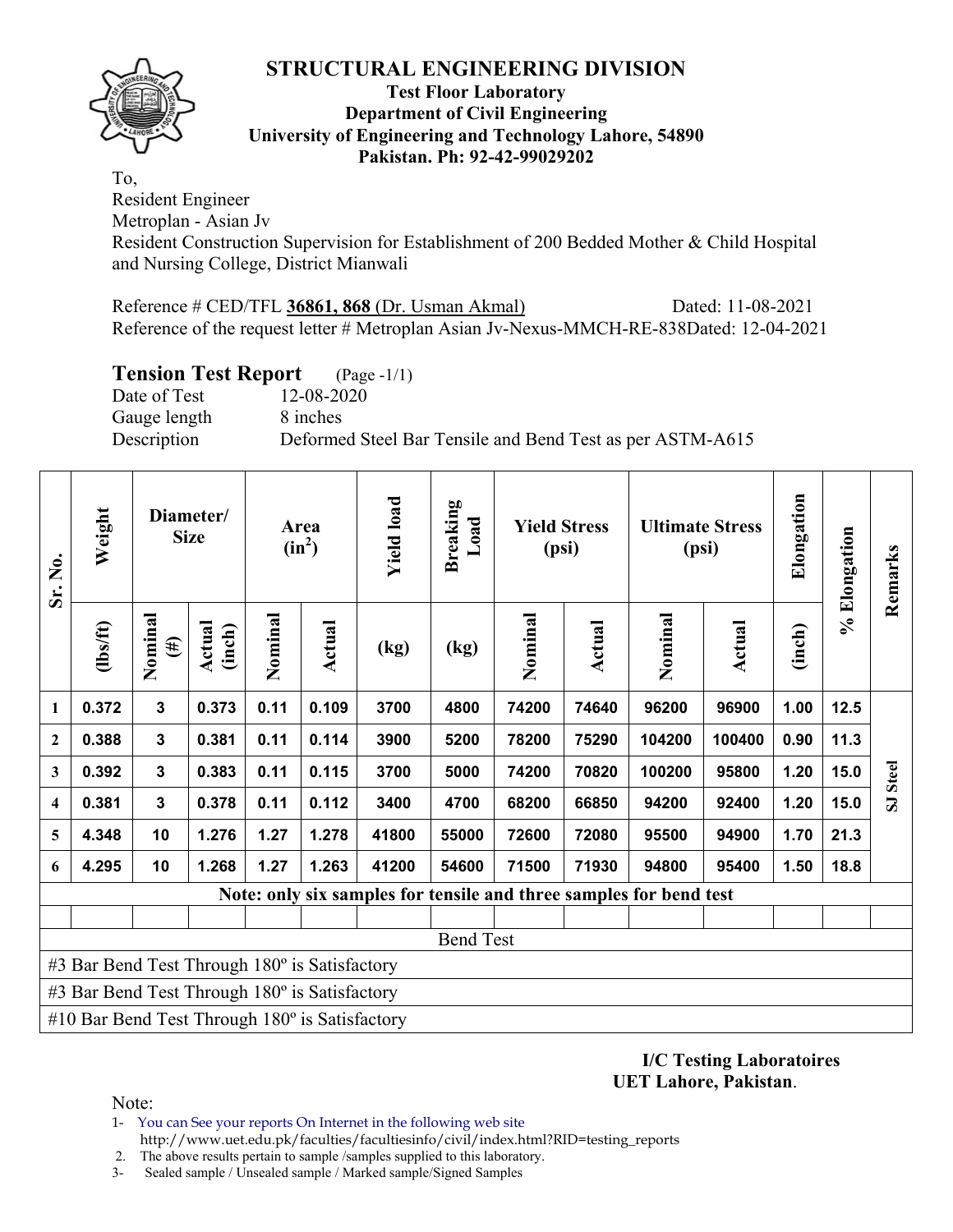

#### **Test Floor Laboratory Department of Civil Engineering University of Engineering and Technology Lahore, 54890 Pakistan. Ph: 92-42-99029202**

To, X.E.N Tamirat Committee Anjuman Himayat-I-Islam 119 Multan Road, Lahore "Construction of Charity Plaza Anjuman Himayat Islam, Lhr"

Reference # CED/TFL **36862** (Dr. Usman Akmal) Dated: 11-08-2021 Reference of the request letter # AHI/TM:1160 Dated: 26-05-2021

# **Tension Test Report** (Page -1/1) Date of Test 12-08-2021 Gauge length 8 inches Description Deformed Steel Bar Tensile and Bend Test as per ASTM-A615

| Sr. No. | Weight                                        |                   | Diameter/<br>size       |         | Area<br>$(in^2)$ | <b>Yield load</b> | <b>Breaking</b><br>Load                                        |         | <b>Yield Stress</b><br>(psi) |         | <b>Ultimate Stress</b><br>(psi) | Elongation | % Elongation             | Remarks |
|---------|-----------------------------------------------|-------------------|-------------------------|---------|------------------|-------------------|----------------------------------------------------------------|---------|------------------------------|---------|---------------------------------|------------|--------------------------|---------|
|         | $\frac{2}{10}$                                | Nominal<br>$(\#)$ | <b>Actual</b><br>(inch) | Nominal | Actual           | (kg)              | (kg)                                                           | Nominal | <b>Actual</b>                | Nominal | <b>Actual</b>                   | (inch)     |                          |         |
| 1       | 0.386                                         | $\mathbf{3}$      | 0.380                   | 0.11    | 0.113            | 3800              | 4900                                                           | 76200   | 73840                        | 98200   | 95300                           | 1.10       | 13.8                     |         |
|         |                                               |                   |                         |         |                  |                   |                                                                |         |                              |         |                                 |            |                          |         |
|         |                                               |                   |                         |         |                  |                   |                                                                |         |                              |         |                                 |            |                          |         |
|         |                                               | ۰                 |                         | -       |                  |                   |                                                                |         |                              |         | $\blacksquare$                  |            |                          |         |
|         |                                               | ۰                 |                         | Ξ.      | $\blacksquare$   |                   |                                                                |         |                              |         | $\blacksquare$                  |            |                          |         |
|         |                                               |                   |                         |         |                  |                   |                                                                |         |                              |         |                                 |            | $\overline{\phantom{0}}$ |         |
|         |                                               |                   |                         |         |                  |                   | Note: only one sample for tensile and one sample for bend test |         |                              |         |                                 |            |                          |         |
|         |                                               |                   |                         |         |                  |                   |                                                                |         |                              |         |                                 |            |                          |         |
|         |                                               |                   |                         |         |                  |                   | <b>Bend Test</b>                                               |         |                              |         |                                 |            |                          |         |
|         | #3 Bar Bend Test Through 180° is Satisfactory |                   |                         |         |                  |                   |                                                                |         |                              |         |                                 |            |                          |         |
|         |                                               |                   |                         |         |                  |                   |                                                                |         |                              |         |                                 |            |                          |         |
|         |                                               |                   |                         |         |                  |                   |                                                                |         |                              |         |                                 |            |                          |         |

**I/C Testing Laboratoires UET Lahore, Pakistan**.

- 1- You can See your reports On Internet in the following web site http://www.uet.edu.pk/faculties/facultiesinfo/civil/index.html?RID=testing\_reports
- 2. The above results pertain to sample /samples supplied to this laboratory.
- 3- Sealed sample / Unsealed sample / Marked sample/Signed Samples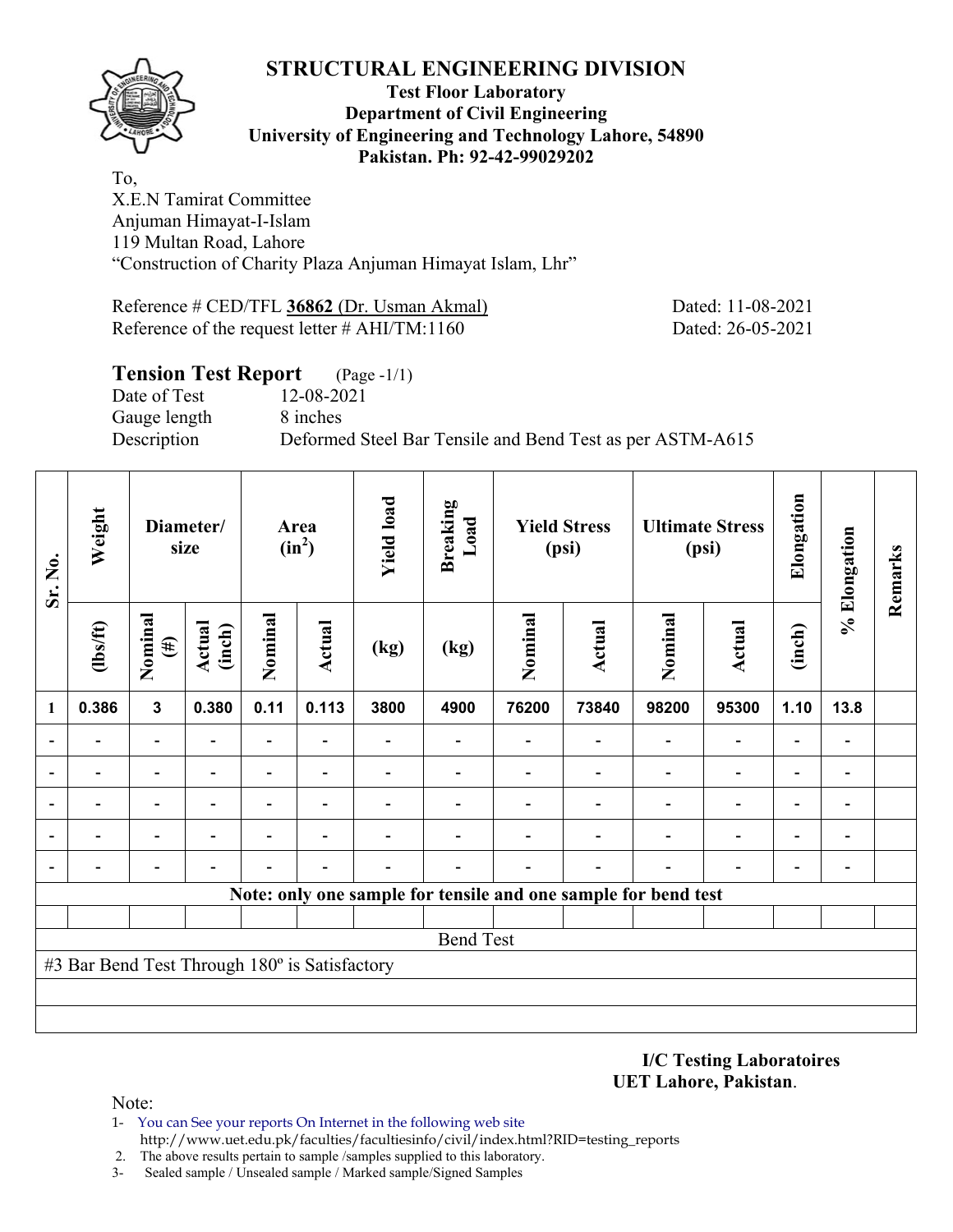

#### **Test Floor Laboratory Department of Civil Engineering University of Engineering and Technology Lahore, 54890 Pakistan. Ph: 92-42-99029202**

To, Executive Engineer (UCET) University of Sargodha Construction of Student Hostel at University College of Engineering & Technology, University of Sargodha

| Reference # CED/TFL 36863 (Dr. Usman Akmal)           |  |
|-------------------------------------------------------|--|
| Reference of the request letter $\#$ SU/XEN(UCET)/856 |  |

Dated: 11-08-2021 Dated: 09-08-2021

## **Tension Test Report** (Page -1/1) Date of Test 12-08-2021 Gauge length 8 inches Description Deformed Steel Bar Tensile and Bend Test as per ASTM-A615

| Sr. No.      | Weight         |                          | Diameter/<br><b>Size</b><br>(inch) |                          | Area<br>$(in^2)$         | <b>Yield load</b>                                   | <b>Breaking</b><br>Load |         | <b>Yield Stress</b><br>(psi) |                                                                 | <b>Ultimate Stress</b><br>(psi) | Elongation               | % Elongation                 | Remarks |
|--------------|----------------|--------------------------|------------------------------------|--------------------------|--------------------------|-----------------------------------------------------|-------------------------|---------|------------------------------|-----------------------------------------------------------------|---------------------------------|--------------------------|------------------------------|---------|
|              | $\frac{2}{10}$ | Nominal                  | Actual                             | Nominal                  | Actual                   | (kg)                                                | (kg)                    | Nominal | <b>Actual</b>                | Nominal                                                         | <b>Actual</b>                   | (inch)                   |                              |         |
| 1            | 0.385          | 3/8                      | 0.379                              | 0.11                     | 0.113                    | 3400                                                | 5000                    | 68200   | 66260                        | 100200                                                          | 97500                           | 1.40                     | 17.5                         |         |
| $\mathbf{2}$ | 0.373          | 3/8                      | 0.373                              | 0.11                     | 0.110                    | 3100                                                | 4900                    | 62200   | 62390                        | 98200                                                           | 98700                           | 1.30                     | 16.3                         |         |
|              |                | $\overline{\phantom{0}}$ |                                    | $\overline{\phantom{0}}$ | $\overline{\phantom{a}}$ |                                                     |                         |         |                              |                                                                 | $\overline{\phantom{a}}$        | $\overline{\phantom{0}}$ | $\qquad \qquad \blacksquare$ |         |
|              |                | $\overline{\phantom{0}}$ |                                    | $\overline{\phantom{0}}$ | $\overline{\phantom{a}}$ |                                                     |                         |         |                              |                                                                 | $\overline{\phantom{0}}$        | $\overline{\phantom{0}}$ | $\qquad \qquad \blacksquare$ |         |
|              |                | $\overline{\phantom{0}}$ |                                    |                          |                          |                                                     |                         |         |                              |                                                                 | $\blacksquare$                  | $\overline{\phantom{0}}$ | $\qquad \qquad \blacksquare$ |         |
|              |                | $\overline{\phantom{0}}$ |                                    |                          |                          |                                                     |                         |         |                              |                                                                 |                                 |                          | -                            |         |
|              |                |                          |                                    |                          |                          |                                                     |                         |         |                              | Note: only two samples for tensile and one sample for bend test |                                 |                          |                              |         |
|              |                |                          |                                    |                          |                          |                                                     |                         |         |                              |                                                                 |                                 |                          |                              |         |
|              |                |                          |                                    |                          |                          |                                                     | <b>Bend Test</b>        |         |                              |                                                                 |                                 |                          |                              |         |
|              |                |                          |                                    |                          |                          | 3/8" Dia Bar Bend Test Through 180° is Satisfactory |                         |         |                              |                                                                 |                                 |                          |                              |         |
|              |                |                          |                                    |                          |                          |                                                     |                         |         |                              |                                                                 |                                 |                          |                              |         |
|              |                |                          |                                    |                          |                          |                                                     |                         |         |                              |                                                                 |                                 |                          |                              |         |

**I/C Testing Laboratoires UET Lahore, Pakistan**.

- 1- You can See your reports On Internet in the following web site http://www.uet.edu.pk/faculties/facultiesinfo/civil/index.html?RID=testing\_reports
- 2. The above results pertain to sample /samples supplied to this laboratory.
- 3- Sealed sample / Unsealed sample / Marked sample/Signed Samples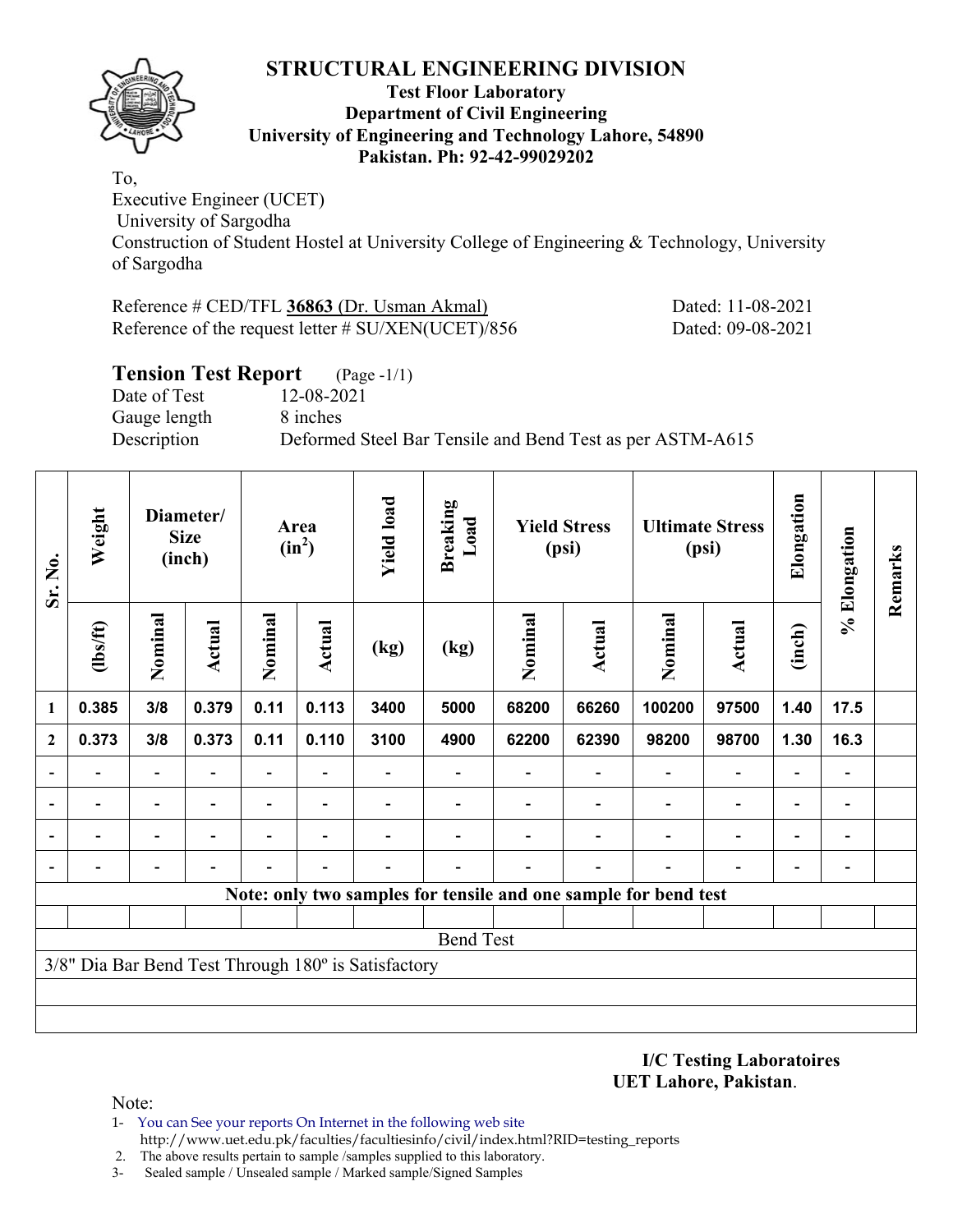**Test Floor Laboratory Department of Civil Engineering University of Engineering and Technology Lahore, 54890 Pakistan. Ph: 92-42-99029202** 

To, Acting Chief Resident Engineer Trimmu Panjnad Barrages Consultants Trimmu Panjnad Barrages Improvement Project (TPBIP)

Reference # CED/TFL **36864** (Dr. Usman Akmal) Dated: 11-08-2021 Reference of the request letter # TPBC/CRE/NCB-01/5154 Dated: 01-08-2021

# **Tension Test Report** (Page -1/1)

Date of Test 12-08-2021 Gauge length 8 inches

Description Deformed Steel Bar Tensile and Bend Test as per ASTM-A615

| Sr. No.                  | Weight                                        |                          | Diameter/<br>size        |                          | Area<br>$(in^2)$         | <b>Yield load</b> | <b>Breaking</b><br>Load |         | <b>Yield Stress</b><br>(psi) |                                                                 | <b>Ultimate Stress</b><br>(psi) | Elongation               | % Elongation                 | Remarks                |
|--------------------------|-----------------------------------------------|--------------------------|--------------------------|--------------------------|--------------------------|-------------------|-------------------------|---------|------------------------------|-----------------------------------------------------------------|---------------------------------|--------------------------|------------------------------|------------------------|
|                          | $\frac{2}{10}$                                | Nominal<br>$(\#)$        | Actual<br>(inch)         | Nominal                  | <b>Actual</b>            | (kg)              | (kg)                    | Nominal | Actual                       | Nominal                                                         | <b>Actual</b>                   | (inch)                   |                              |                        |
| $\mathbf{1}$             | 0.389                                         | 3                        | 0.381                    | 0.11                     | 0.114                    | 3500              | 4500                    | 70200   | 67520                        | 90200                                                           | 86800                           | 1.30                     | 16.3                         |                        |
| $\mathbf{2}$             | 0.387                                         | $\mathbf{3}$             | 0.381                    | 0.11                     | 0.114                    | 3400              | 4800                    | 68200   | 65820                        | 96200                                                           | 93000                           | 1.10                     | 13.8                         | Mughal<br><b>Steel</b> |
|                          |                                               | $\overline{a}$           |                          |                          |                          |                   |                         |         |                              |                                                                 | $\overline{a}$                  |                          |                              |                        |
| $\overline{\phantom{a}}$ | $\overline{\phantom{0}}$                      | $\overline{\phantom{a}}$ | $\overline{\phantom{0}}$ | Ξ.                       | $\overline{\phantom{a}}$ |                   |                         |         | $\overline{\phantom{a}}$     | $\overline{\phantom{a}}$                                        | $\overline{\phantom{a}}$        | $\overline{\phantom{a}}$ | $\overline{\phantom{a}}$     |                        |
|                          | $\overline{\phantom{0}}$                      | $\overline{\phantom{0}}$ | ۰                        | $\overline{a}$           | $\overline{\phantom{0}}$ |                   |                         |         |                              | $\overline{\phantom{0}}$                                        | $\overline{a}$                  | $\overline{\phantom{a}}$ | $\qquad \qquad \blacksquare$ |                        |
| $\blacksquare$           |                                               | Ξ.                       | $\overline{\phantom{0}}$ | $\overline{\phantom{0}}$ | $\blacksquare$           | -                 |                         |         | $\overline{\phantom{0}}$     | $\blacksquare$                                                  | $\overline{a}$                  | -                        | $\qquad \qquad \blacksquare$ |                        |
|                          |                                               |                          |                          |                          |                          |                   |                         |         |                              | Note: only two samples for tensile and one sample for bend test |                                 |                          |                              |                        |
|                          |                                               |                          |                          |                          |                          |                   |                         |         |                              |                                                                 |                                 |                          |                              |                        |
|                          |                                               |                          |                          |                          |                          |                   | <b>Bend Test</b>        |         |                              |                                                                 |                                 |                          |                              |                        |
|                          | #3 Bar Bend Test Through 180° is Satisfactory |                          |                          |                          |                          |                   |                         |         |                              |                                                                 |                                 |                          |                              |                        |
|                          |                                               |                          |                          |                          |                          |                   |                         |         |                              |                                                                 |                                 |                          |                              |                        |
|                          |                                               |                          |                          |                          |                          |                   |                         |         |                              |                                                                 |                                 |                          |                              |                        |

**I/C Testing Laboratoires UET Lahore, Pakistan**.

Note:

1- You can See your reports On Internet in the following web site http://www.uet.edu.pk/faculties/facultiesinfo/civil/index.html?RID=testing\_reports

2. The above results pertain to sample /samples supplied to this laboratory.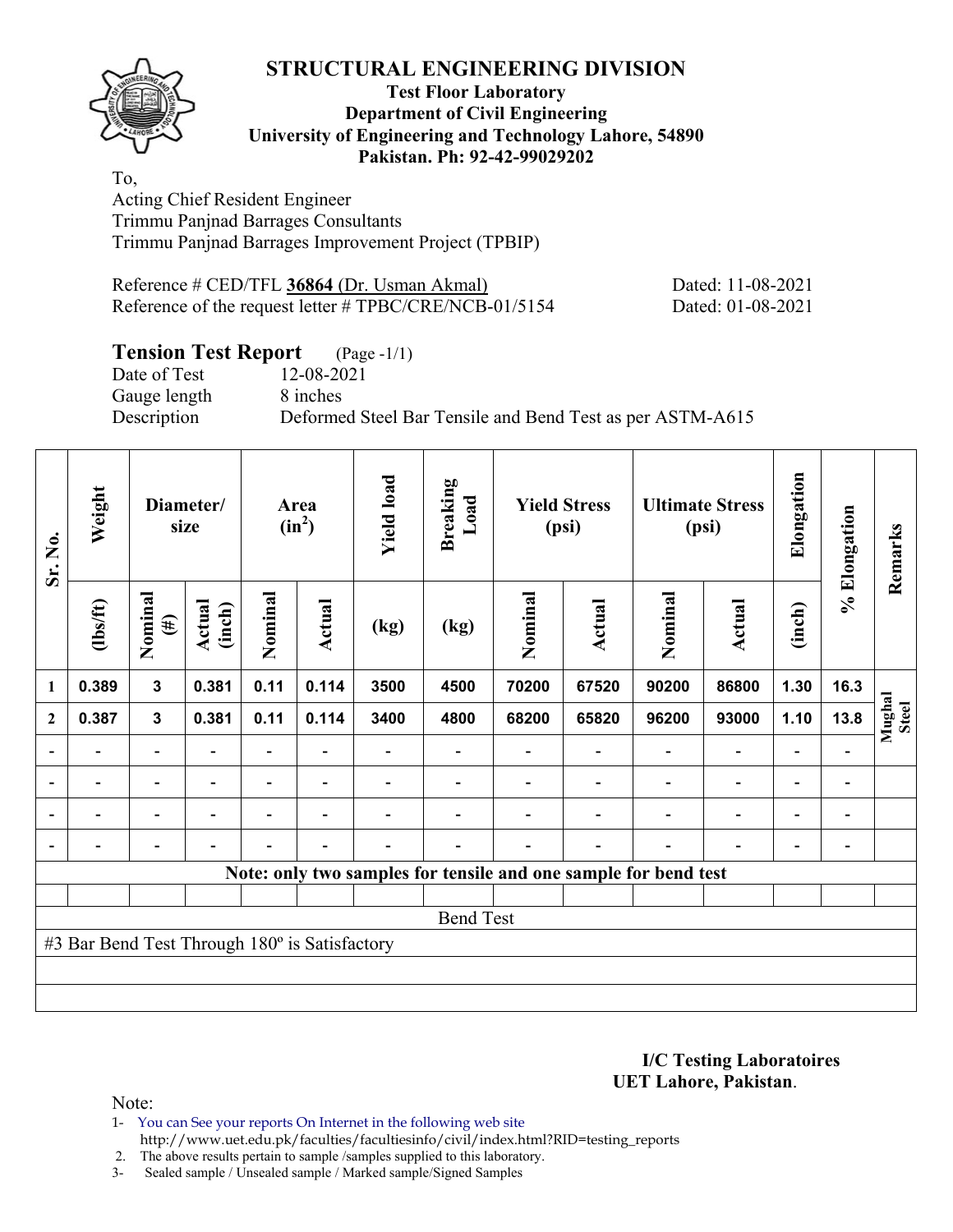

**Test Floor Laboratory Department of Civil Engineering University of Engineering and Technology Lahore, 54890 Pakistan. Ph: 92-42-99029202** 

To, M/S Haris & Company Lahore (HTLL Sahiwal Depot Boundary Wall)

Reference # CED/TFL **36866** (Dr. Usman Akmal) Dated: 11-08-2021 Reference of the request letter # Nil Dated: 10-08-2021

# **Tension Test Report** (Page -1/1)

Date of Test 12-08-2021 Gauge length 8 inches

Description Deformed Steel Bar Tensile Test as per ASTM-A615

| Sr. No.                  | Weight                   |                          | Diameter/<br><b>Size</b><br>(mm) |                          | Area<br>$(in^2)$         | <b>Yield load</b> | <b>Breaking</b><br>Load                 |                          | <b>Yield Stress</b><br>(psi) |                          | <b>Ultimate Stress</b><br>(psi) | Elongation               | % Elongation                 | Remarks |
|--------------------------|--------------------------|--------------------------|----------------------------------|--------------------------|--------------------------|-------------------|-----------------------------------------|--------------------------|------------------------------|--------------------------|---------------------------------|--------------------------|------------------------------|---------|
|                          | $\frac{2}{10}$           | Nominal                  | Actual                           | Nominal                  | Actual                   | (kg)              | (kg)                                    | Nominal                  | Actual                       | Nominal                  | Actual                          | (inch)                   |                              |         |
| $\mathbf{1}$             | 0.431                    | 10                       | 10.20                            | 0.12                     | 0.127                    | 4200              | 5600                                    | 77161                    | 73070                        | 102881                   | 97500                           | 1.30                     | 16.3                         |         |
| $\overline{2}$           | 0.431                    | 10                       | 10.20                            | 0.12                     | 0.127                    | 4100              | 5600                                    | 75324                    | 71370                        | 102881                   | 97500                           | 1.30                     | 16.3                         |         |
| $\overline{\phantom{a}}$ | -                        | $\overline{\phantom{a}}$ | $\overline{\phantom{a}}$         | $\overline{\phantom{a}}$ | $\overline{\phantom{a}}$ |                   | $\overline{\phantom{0}}$                |                          | $\overline{\phantom{a}}$     | $\blacksquare$           | $\overline{\phantom{a}}$        | $\overline{\phantom{a}}$ | $\blacksquare$               |         |
| $\overline{\phantom{a}}$ | $\blacksquare$           | $\overline{\phantom{a}}$ | $\overline{\phantom{0}}$         | $\blacksquare$           | $\overline{\phantom{a}}$ |                   |                                         |                          |                              | $\overline{\phantom{0}}$ | $\overline{\phantom{a}}$        | $\overline{\phantom{a}}$ | $\qquad \qquad \blacksquare$ |         |
| $\overline{\phantom{a}}$ | $\overline{\phantom{a}}$ | $\blacksquare$           | $\overline{\phantom{0}}$         |                          | $\overline{\phantom{a}}$ |                   |                                         |                          | $\blacksquare$               | $\overline{\phantom{0}}$ | $\overline{\phantom{a}}$        | $\overline{\phantom{a}}$ | $\overline{\phantom{a}}$     |         |
| $\overline{\phantom{a}}$ | $\overline{\phantom{0}}$ | $\overline{\phantom{0}}$ | $\overline{\phantom{0}}$         | $\overline{\phantom{0}}$ | $\overline{\phantom{0}}$ |                   | $\overline{\phantom{0}}$                | $\overline{\phantom{0}}$ | ٠                            | $\overline{\phantom{0}}$ | $\overline{\phantom{a}}$        | $\overline{\phantom{a}}$ | $\blacksquare$               |         |
|                          |                          |                          |                                  |                          |                          |                   | Note: only two samples for tensile test |                          |                              |                          |                                 |                          |                              |         |
|                          |                          |                          |                                  |                          |                          |                   |                                         |                          |                              |                          |                                 |                          |                              |         |
|                          |                          |                          |                                  |                          |                          |                   | <b>Bend Test</b>                        |                          |                              |                          |                                 |                          |                              |         |
|                          |                          |                          |                                  |                          |                          |                   |                                         |                          |                              |                          |                                 |                          |                              |         |
|                          |                          |                          |                                  |                          |                          |                   |                                         |                          |                              |                          |                                 |                          |                              |         |
|                          |                          |                          |                                  |                          |                          |                   |                                         |                          |                              |                          |                                 |                          |                              |         |

**I/C Testing Laboratoires UET Lahore, Pakistan**.

Note:

1- You can See your reports On Internet in the following web site http://www.uet.edu.pk/faculties/facultiesinfo/civil/index.html?RID=testing\_reports

2. The above results pertain to sample /samples supplied to this laboratory.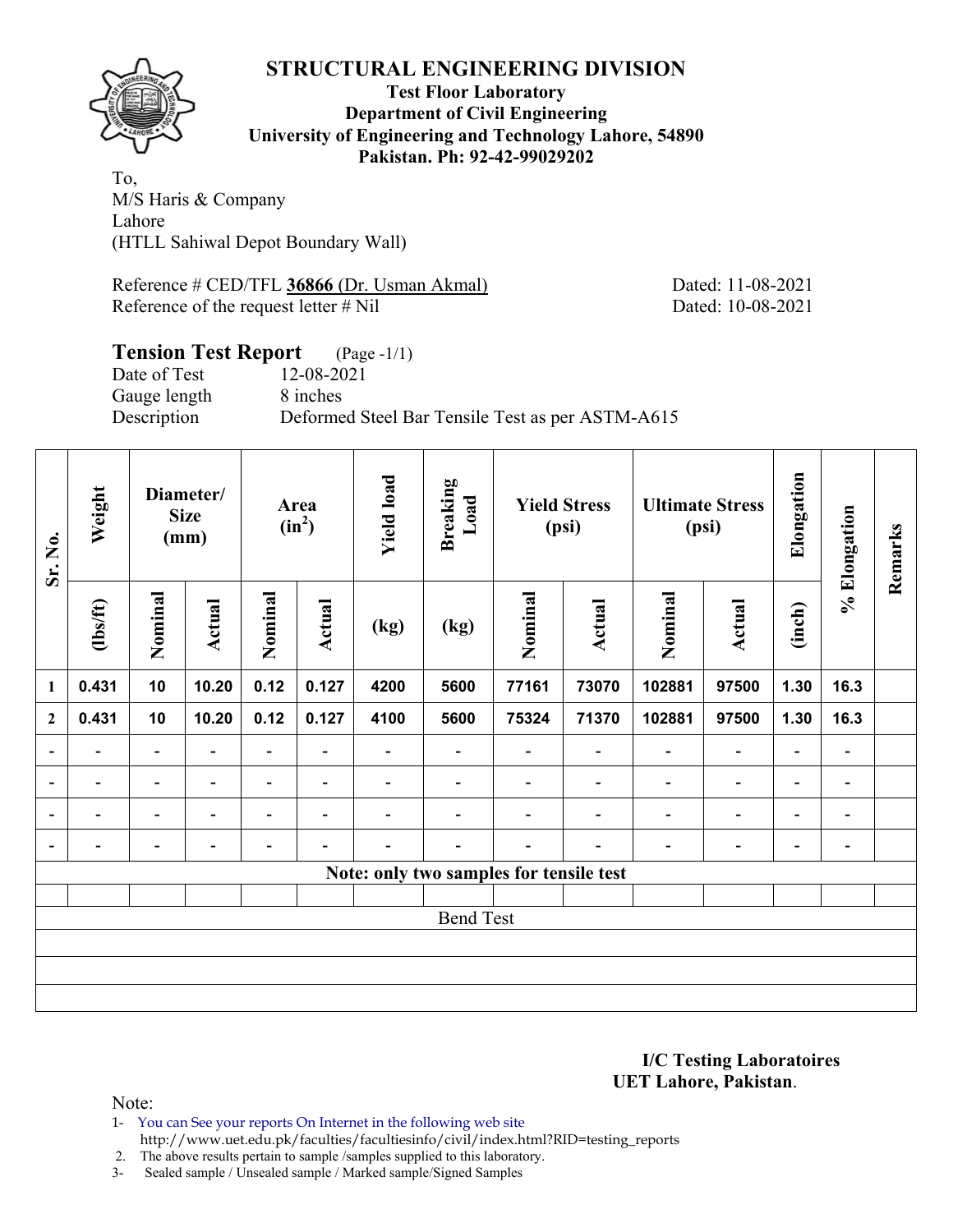

#### **Test Floor Laboratory Department of Civil Engineering University of Engineering and Technology Lahore, 54890 Pakistan. Ph: 92-42-99029202**

To, Sub Divisional Officer Buildings Sub Division No. 10 Bahawalpur (Construction of 10 Nos. Residences Grade 15-17, Bachelor Accommodation for Judicial Officers, Mosque, Guard Romsand Boundary Wall in Judicial Complex (Residential Block) at Bahawalpur Reference # CED/TFL **36867** (Dr. Usman Akmal) Dated: 11-08-2021 Reference of the request letter # 134/Bwp Dated: 04-08-2021

|                   |         | <b>Tension Test Report</b> |                                    |        |                  | $(Page - 1/1)$                                   |                  |        |                              |        |                                 |  |  |  |
|-------------------|---------|----------------------------|------------------------------------|--------|------------------|--------------------------------------------------|------------------|--------|------------------------------|--------|---------------------------------|--|--|--|
|                   |         | Date of Test               |                                    |        | 12-08-2021       |                                                  |                  |        |                              |        |                                 |  |  |  |
| Gauge length      |         |                            |                                    |        | 8 inches         |                                                  |                  |        |                              |        |                                 |  |  |  |
| Description       |         |                            |                                    |        |                  | Deformed Steel Bar Tensile Test as per ASTM-A615 |                  |        |                              |        |                                 |  |  |  |
| Weight<br>Sr. No. |         |                            | Diameter/<br><b>Size</b><br>(inch) |        | Area<br>$(in^2)$ |                                                  | Breaking<br>Load |        | <b>Yield Stress</b><br>(psi) |        | <b>Ultimate Stress</b><br>(psi) |  |  |  |
|                   | $lbsft$ | Nomina                     | Actual                             | Nomina | <b>Actual</b>    | (kg)                                             | (kg)             | Nomina | Actual                       | Nomina | Actual                          |  |  |  |

**1 0.366 3/8 0.370 0.11 0.108 3700 4900 74200 75820 98200 100500 0.90 11.3** 

**2 0.366 3/8 0.370 0.11 0.108 3700 5000 74200 75840 100200 102500 1.10 13.8** 

**- - - - - - - - - - - - - -** 

|                                         | -                        |                          | $\overline{\phantom{0}}$ |                          |  |                  |  | $\overline{\phantom{0}}$ | $\overline{\phantom{0}}$ |  |  |  |  |  |
|-----------------------------------------|--------------------------|--------------------------|--------------------------|--------------------------|--|------------------|--|--------------------------|--------------------------|--|--|--|--|--|
|                                         | $\overline{\phantom{0}}$ | $\overline{\phantom{0}}$ | $\overline{\phantom{0}}$ | $\overline{\phantom{0}}$ |  |                  |  |                          | -                        |  |  |  |  |  |
|                                         | -                        |                          | -                        | $\overline{\phantom{a}}$ |  |                  |  |                          | $\overline{\phantom{0}}$ |  |  |  |  |  |
| Note: only two samples for tensile test |                          |                          |                          |                          |  |                  |  |                          |                          |  |  |  |  |  |
|                                         |                          |                          |                          |                          |  |                  |  |                          |                          |  |  |  |  |  |
|                                         |                          |                          |                          |                          |  | <b>Bend Test</b> |  |                          |                          |  |  |  |  |  |
|                                         |                          |                          |                          |                          |  |                  |  |                          |                          |  |  |  |  |  |
|                                         |                          |                          |                          |                          |  |                  |  |                          |                          |  |  |  |  |  |
|                                         |                          |                          |                          |                          |  |                  |  |                          |                          |  |  |  |  |  |
|                                         |                          |                          |                          |                          |  |                  |  |                          |                          |  |  |  |  |  |

**I/C Testing Laboratoires UET Lahore, Pakistan**.

**Elongation** 

Elongation

**% Elongation** 

% Elongation

**Remarks** 

Remarks

**(inch)** 

Note:

- 1- You can See your reports On Internet in the following web site http://www.uet.edu.pk/faculties/facultiesinfo/civil/index.html?RID=testing\_reports
- 2. The above results pertain to sample /samples supplied to this laboratory.
- 3- Sealed sample / Unsealed sample / Marked sample/Signed Samples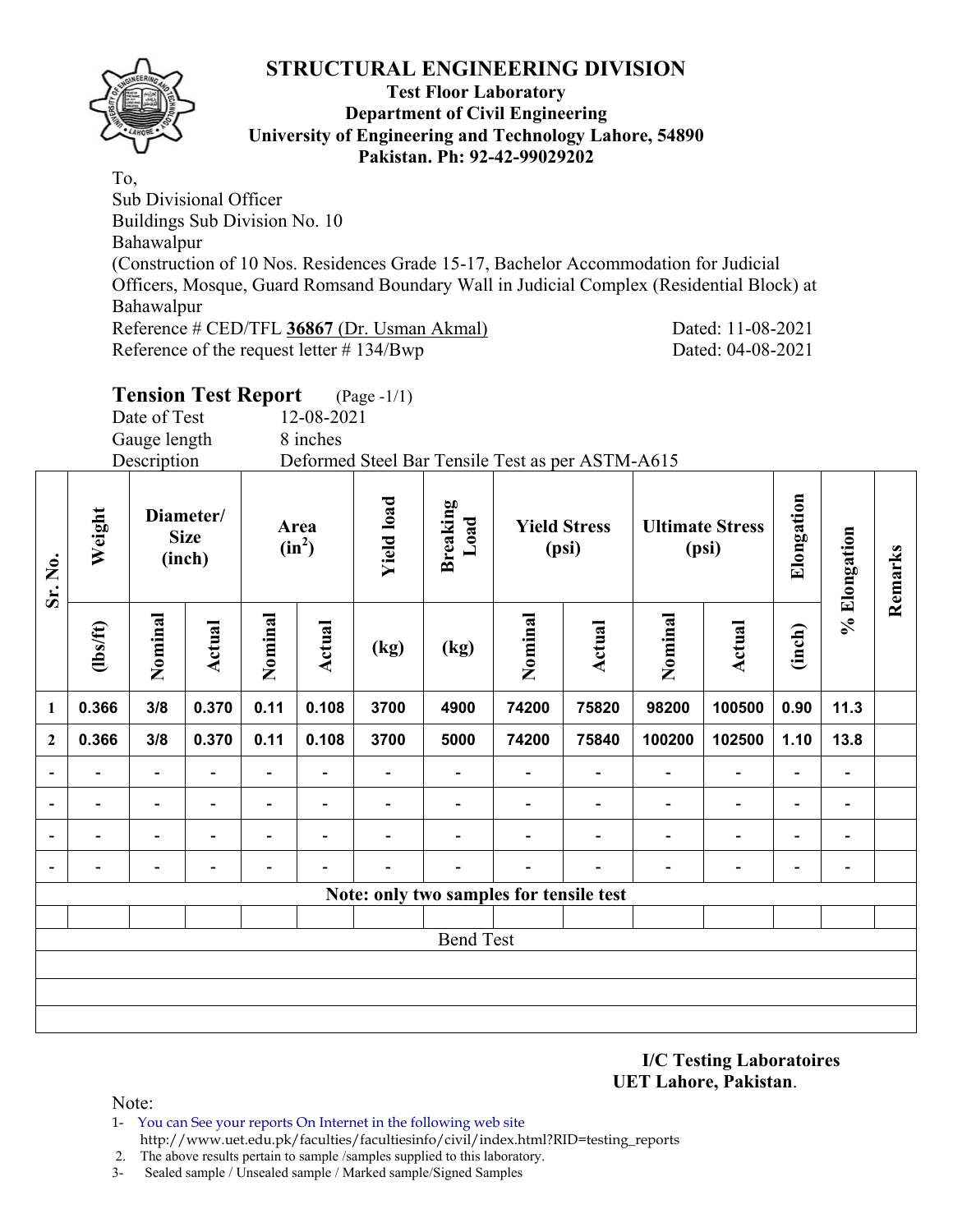

## **Test Floor Laboratory Department of Civil Engineering University of Engineering and Technology Lahore, 54890 Pakistan. Ph: 92-42-99029202**

To, Sr Engineer (QA/QC) Engineering Kinetics (Pvt) Ltd MOL P-618 (Construction of Maramzai Compression Facility

Reference # CED/TFL **36869** (Dr. Usman Akmal) Dated: 11-08-2021 Reference of the request letter # Nil Dated: 11-08-2021

## **Tension Test Report** (Page -1/1) Date of Test 12-08-2021 Gauge length 8 inches Description Deformed Steel Bar Tensile and Bend Test as per ASTM-A615

| Sr. No.        | Weight                                        | Diameter/<br>size        |                          |                | Area<br>$(in^2)$         | <b>Yield load</b> | <b>Breaking</b><br>Load | <b>Yield Stress</b><br>(psi) |                          | <b>Ultimate Stress</b><br>(psi)                                 |                          | Elongation               | % Elongation                 | Remarks |
|----------------|-----------------------------------------------|--------------------------|--------------------------|----------------|--------------------------|-------------------|-------------------------|------------------------------|--------------------------|-----------------------------------------------------------------|--------------------------|--------------------------|------------------------------|---------|
|                | $lbsft$                                       | Nominal<br>$(\#)$        | Actual<br>(inch)         | Nominal        | <b>Actual</b>            | (kg)              | (kg)                    | Nominal                      | <b>Actual</b>            | Nominal                                                         | <b>Actual</b>            | (inch)                   |                              |         |
| 1              | 0.369                                         | $\overline{\mathbf{3}}$  | 0.372                    | 0.11           | 0.109                    | 3100              | 4300                    | 62200                        | 62930                    | 86200                                                           | 87300                    | 1.50                     | 18.8                         |         |
| $\mathbf{2}$   | 0.371                                         | $\mathbf{3}$             | 0.372                    | 0.11           | 0.109                    | 3200              | 4400                    | 64200                        | 64740                    | 88200                                                           | 89100                    | 1.30                     | 16.3                         |         |
|                |                                               | $\overline{\phantom{0}}$ |                          |                |                          |                   |                         |                              |                          |                                                                 | $\overline{\phantom{0}}$ | $\overline{\phantom{0}}$ |                              |         |
| $\overline{a}$ | $\overline{\phantom{0}}$                      | $\blacksquare$           | $\overline{\phantom{a}}$ |                | $\blacksquare$           |                   |                         |                              | $\overline{\phantom{a}}$ | $\overline{\phantom{a}}$                                        | $\overline{\phantom{a}}$ | $\overline{\phantom{a}}$ | $\blacksquare$               |         |
| $\overline{a}$ | -                                             | $\overline{\phantom{0}}$ | $\overline{\phantom{0}}$ |                | $\overline{\phantom{0}}$ |                   |                         |                              |                          | $\overline{\phantom{0}}$                                        | $\overline{a}$           | $\overline{\phantom{0}}$ | $\qquad \qquad \blacksquare$ |         |
| $\blacksquare$ | $\overline{a}$                                | -                        | $\overline{\phantom{0}}$ | $\blacksquare$ | $\blacksquare$           | $\blacksquare$    |                         |                              | $\overline{\phantom{0}}$ | ÷                                                               | $\overline{\phantom{0}}$ | $\overline{\phantom{a}}$ | $\overline{\phantom{0}}$     |         |
|                |                                               |                          |                          |                |                          |                   |                         |                              |                          | Note: only two samples for tensile and one sample for bend test |                          |                          |                              |         |
|                |                                               |                          |                          |                |                          |                   |                         |                              |                          |                                                                 |                          |                          |                              |         |
|                |                                               |                          |                          |                |                          |                   | <b>Bend Test</b>        |                              |                          |                                                                 |                          |                          |                              |         |
|                | #3 Bar Bend Test Through 180° is Satisfactory |                          |                          |                |                          |                   |                         |                              |                          |                                                                 |                          |                          |                              |         |
|                |                                               |                          |                          |                |                          |                   |                         |                              |                          |                                                                 |                          |                          |                              |         |
|                |                                               |                          |                          |                |                          |                   |                         |                              |                          |                                                                 |                          |                          |                              |         |

**I/C Testing Laboratoires UET Lahore, Pakistan**.

Note:

1- You can See your reports On Internet in the following web site http://www.uet.edu.pk/faculties/facultiesinfo/civil/index.html?RID=testing\_reports

2. The above results pertain to sample /samples supplied to this laboratory.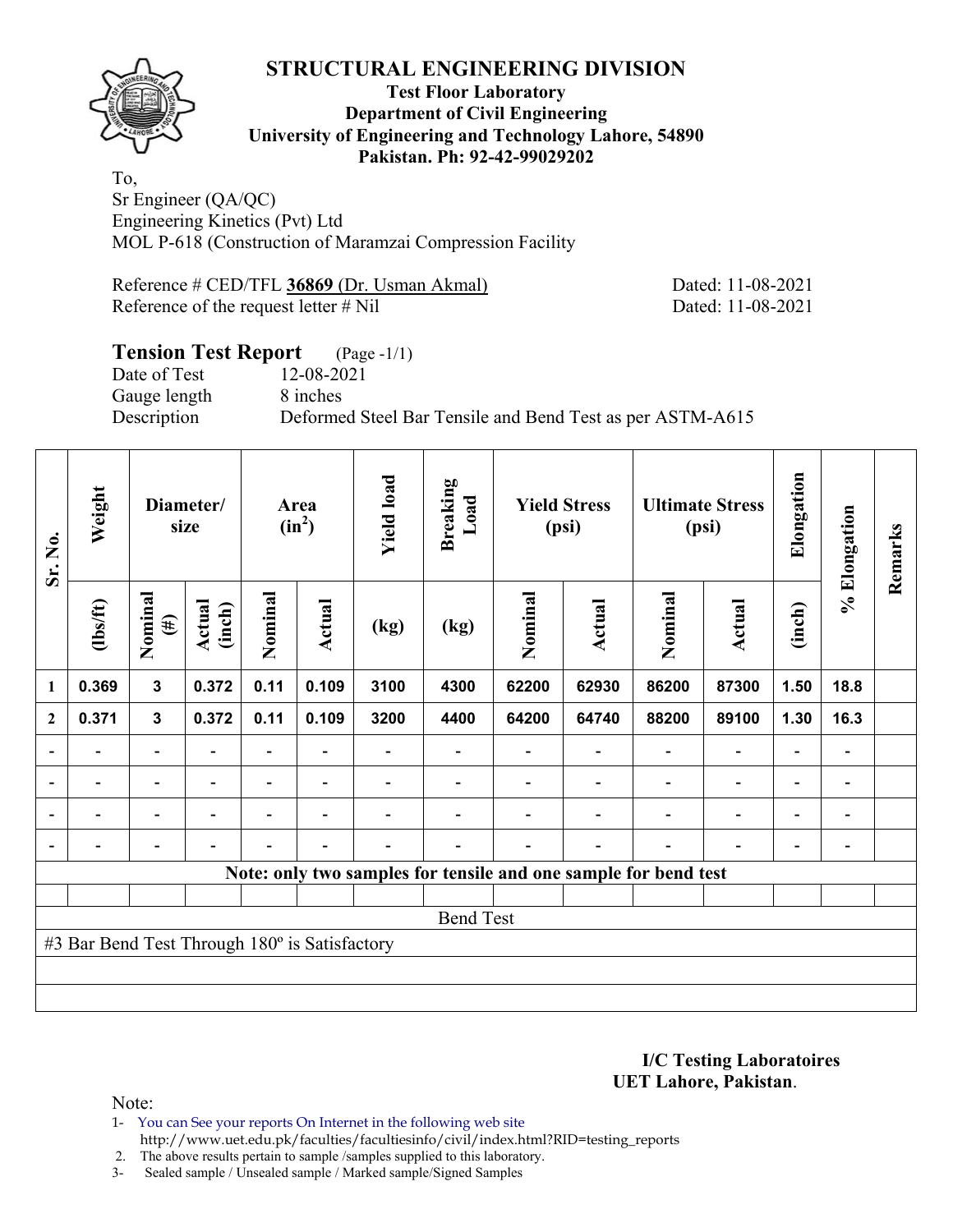

## **Test Floor Laboratory Department of Civil Engineering University of Engineering and Technology Lahore, 54890 Pakistan. Ph: 92-42-99029202**

To, Deputy General Manager Projects Habib Rafiq Engineering (Pvt) Ltd Construction of Sky Gardens Tower, Lahore

Reference # CED/TFL **36875** (Dr. M Rizwan Riaz) Dated: 12-08-2021 Reference of the request letter # HRLE/SKG2021/016 Dated: 12-08-2021

## **Tension Test Report** (Page -1/1)

Date of Test 12-08-2021 Gauge length 8 inches

Description Deformed Steel Bar Tensile and Bend Test as per ASTM-A615

| Sr. No.                  | Weight   | Diameter/<br><b>Size</b><br>(mm) |                          | Area<br>$(in^2)$ |                          | <b>Yield load</b>                                   | <b>Breaking</b><br>Load |         | <b>Yield Stress</b><br>(psi) |                                                                 | <b>Ultimate Stress</b><br>(psi) | Elongation               | % Elongation             | Remarks     |  |  |
|--------------------------|----------|----------------------------------|--------------------------|------------------|--------------------------|-----------------------------------------------------|-------------------------|---------|------------------------------|-----------------------------------------------------------------|---------------------------------|--------------------------|--------------------------|-------------|--|--|
|                          | (1bs/ft) | Nominal                          | Actual                   | Nominal          | <b>Actual</b>            | (kg)                                                | (kg)                    | Nominal | Actual                       | Nominal                                                         | Actual                          | (inch)                   |                          |             |  |  |
| $\mathbf{1}$             | 0.447    | 10                               | 10.39                    | 0.12             | 0.132                    | 4800                                                | 6000                    | 88184   | 80440                        | 110230                                                          | 100600                          | 1.00                     | 12.5                     |             |  |  |
| $\boldsymbol{2}$         | 0.445    | 10                               | 10.37                    | 0.12             | 0.131                    | 4600                                                | 5900                    | 84510   | 77490                        | 108393                                                          | 99400                           | 1.00                     | 12.5                     | <b>AFCO</b> |  |  |
| $\blacksquare$           |          | Ξ.                               |                          |                  |                          |                                                     |                         |         |                              |                                                                 | $\blacksquare$                  | $\overline{\phantom{0}}$ |                          |             |  |  |
| $\overline{\phantom{0}}$ | -        | $\blacksquare$                   | $\overline{\phantom{a}}$ | Ξ.               | $\overline{\phantom{a}}$ |                                                     |                         |         | $\overline{\phantom{a}}$     | $\overline{\phantom{a}}$                                        | $\overline{\phantom{0}}$        | $\qquad \qquad -$        | $\overline{\phantom{0}}$ |             |  |  |
|                          | Ξ.       | Ξ.                               | ۰                        | $\overline{a}$   | $\blacksquare$           |                                                     |                         |         |                              | ÷                                                               | $\overline{\phantom{0}}$        | $\overline{\phantom{a}}$ |                          |             |  |  |
|                          |          | $\overline{\phantom{0}}$         | $\overline{\phantom{0}}$ |                  | $\blacksquare$           |                                                     |                         |         | $\overline{\phantom{a}}$     | $\blacksquare$                                                  | $\overline{a}$                  | $\overline{\phantom{a}}$ |                          |             |  |  |
|                          |          |                                  |                          |                  |                          |                                                     |                         |         |                              | Note: only two samples for tensile and one sample for bend test |                                 |                          |                          |             |  |  |
|                          |          |                                  |                          |                  |                          |                                                     |                         |         |                              |                                                                 |                                 |                          |                          |             |  |  |
|                          |          |                                  |                          |                  |                          |                                                     | <b>Bend Test</b>        |         |                              |                                                                 |                                 |                          |                          |             |  |  |
|                          |          |                                  |                          |                  |                          | 10mm Dia Bar Bend Test Through 180° is Satisfactory |                         |         |                              |                                                                 |                                 |                          |                          |             |  |  |
|                          |          |                                  |                          |                  |                          |                                                     |                         |         |                              |                                                                 |                                 |                          |                          |             |  |  |
|                          |          |                                  |                          |                  |                          |                                                     |                         |         |                              |                                                                 |                                 |                          |                          |             |  |  |

**I/C Testing Laboratoires UET Lahore, Pakistan**.

Note:

1- You can See your reports On Internet in the following web site http://www.uet.edu.pk/faculties/facultiesinfo/civil/index.html?RID=testing\_reports

2. The above results pertain to sample /samples supplied to this laboratory.